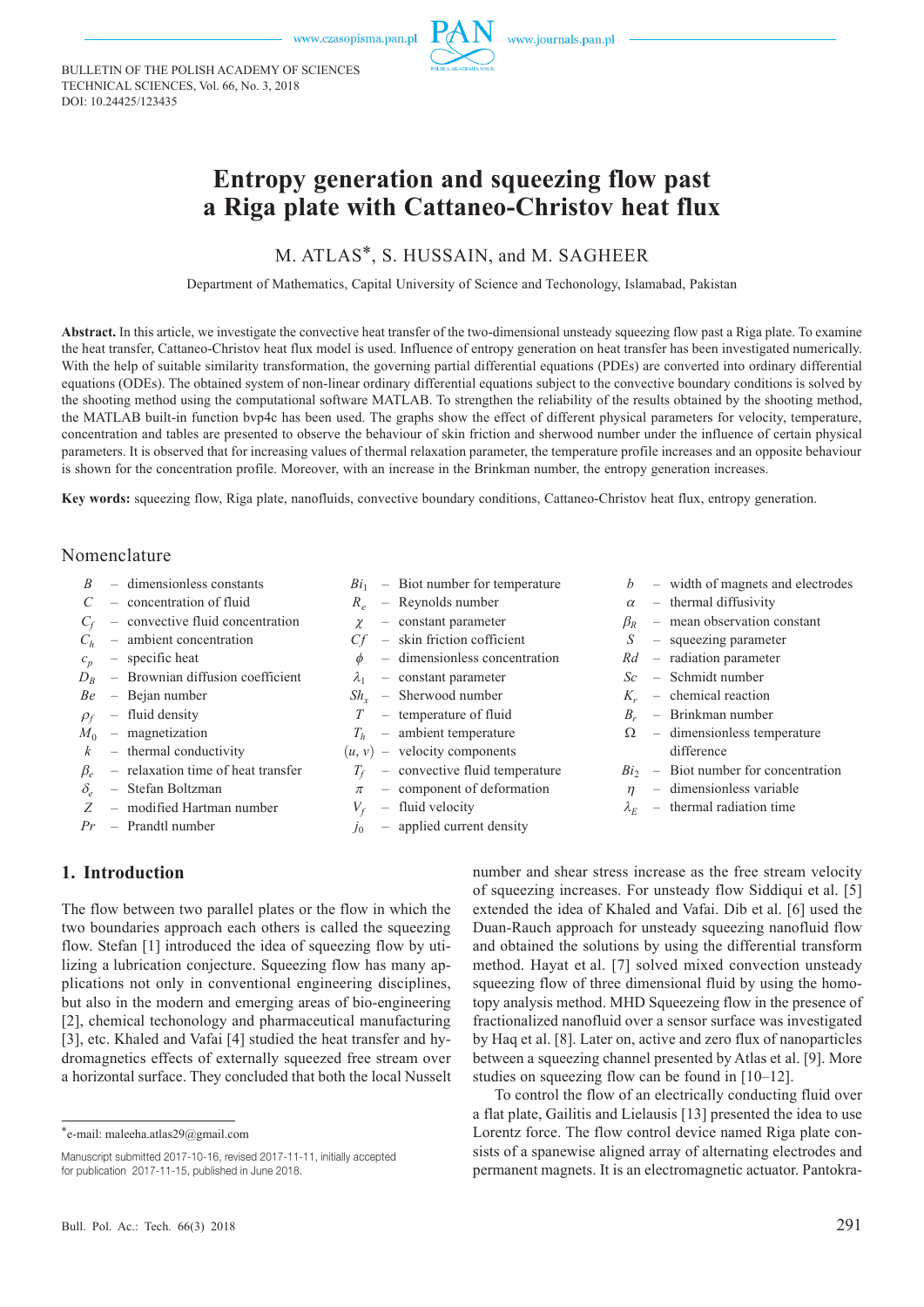toras and Magyari [14] scrutinized the boundary layer flow of an electrically conducting fluid across a horizontal Riga plate. Sakiadis and Blasius flows for Riga plate were investigated by Pantokratoras [15] in 2011. In the existence of strong suction, mixed convection flow of a nanofluid past through a Riga plate was investigated by Ahmad et al. [16]. Hayat et al. [17] calculated the variable thickness originated by the nanofluid by using the homotopy analysis method. Ahmad et al. [18] studied the convective heat transfer of nanofluid flow past a vertical Riga plate. The shooting method was used to obtain the solution and it was found that the highest heat transfer rate is achieved in the absence of thermophoretic effect.

In many physical situations heat transfer occurring from one body to another is a natural process. Moving bodies are heated due to some external forces. The motion of bodies against other surfaces may also produce fractional heat which is of great interest. For example in highly efficient assembling machines, heat transfer analysis is very important. Heat transfer has many applications in biomedical, cooling of electronic devices and energy production. Heat transfer analyses are found in literature [19–24]. Recently, heat transfer analysis of MHD three dimensional flow in porous and deforming bodies are performed by Turkyilmazoglu [25]. In the first law of heat conduction, Fourier [26] analyzed the properties of heat transfer in 1822. Fourier's law leads to a parabolic equation for the temperature field, though it is inadequate to express the features of heat transfer entirely. In every part of a material, any initial distraction is detected immediately. In practical terms, there is no such object or material that satisfies the Fourier law. The main shortcomings of the Fourier's model were resolved by Cattaneo [27] by adding the partial time derivative in the constitutive relationship between the heat flux and temperature. The Cattaneo model introduced the time required to establish the steady heat conduction once a temperature gradient is imposed. This model is the hyperbolic energy equation and allows the transport of heat similar to the propagation of thermal waves having normal speed. Later on, Christov [28] presented the material invariant formulation of the Cattaneo՚s model by introducing the Oldroyd's upper-convected derivatives. Christov showed that without the convective derivative the Cattaneo model leads to a paradoxical evaluation of thermal waves in a moving frame. Ciarletta and Straughan theory [29] expressed the uniquness and stability structure of the Cattaneo-Christov law. Han et al. [30] proposed the stretched flow of Maxwell fluid with Cattaneo-Christov model. Mustafa [31] examined the Cattaneo-Christov heat flux in the rotating flow of Maxwell nanofluid. Shah et al. [32] used shooting method to investigate Cattaneo-Christov heat flux in MHD flow of Maxwell fluid with Joule heating. Recently, Muhammad et al. [33] included the Cattaneo-Christov heat and mass flux in the squeezing flow.

Entropy generation has great importance due to its extensive involvement in heat exchangers, electronic cooling, turbo machinery, porous media and solar collectors. In many studies, first law of thermodynamics is the efficient way for the calculation of heat. In thermodynamics, diffusion, chemical reaction, friction force between solid surface and fluid viscosity within the system give rise to energy loss, which results in entropy generation in the system. Minimization of entropy generation was comprehensively covered by Bejan [34]. To modify the thermal engineering devices for higher thermal energy capacity, entropy generation minimization method has been used. Rashidi et al. [35] examined the MHD flow of nanofluid through a porous rotating disk and presented the results for entropy generation by utilizing the second law of thermodynamics. Butt and Ali [36] investigated analytically and numerically the effect of entropy generation on unsteady three dimensional squeezing flow. Entropy generation and mixed convection in a partially heated square cavity was numerically investigated by Hussain et al. [37]. Qing et al. [38] investigated the entropy generation on Casson nanofluid with MHD over a porous stretching/shrinking surface by using the successive linearization method and Chebyshev spectral collocation method.

In the present article, we discuss the unsteady two-dimensional squeezing flow between two Riga plates with the convective boundary conditions by using the Cattaneo-Christov heat flux model. The effect on entropy generation has also been discussed. Here, the governing partial differential equations of the model are converted to the ordinary differential equations by using the suitable similarity transformation. The approximate solution of resulting nonlinear coupled ODEs of such type of problems can be obtained using analytical techniques such as homotopy perturbation method [39], homotopy analysis method [40], optimal homotopy asymptotic method [41], differential transform method [42] and Adomian decomposition method [43] and some numerical techniques such as shooting method [23], etc. In [43], it was also discussed how to determine the correct range of physical parameters involved in the problem. For the proposed problem, we utilized the well-known shooting technique to obtain the solution of the reduced system of nonlinear ODEs together with the boundary conditions. The results are compared with those computed by the MATLAB built-in function bvp4c to the results obtained by the shooting method. Graphical and numerical results in the tabular form are shown for various values of the emerging parameters.

### **2. Problem formulation**

We examine the squeezing flow of unsteady, viscous, incompressible two dimensional electromagnetohydrodynamic fluid flow between two Riga plates (see Fig. 1). The lower plate located at *y* = 0 has the stretching velocity  $U_w = \frac{ax}{1 - \gamma t}$  whereas the upper Riga plate is situated at  $y = h(t) = \sqrt{\frac{v_f(1-\gamma t)}{a}}$ . Fluid is squeezing with the velocity  $v_h = \frac{dh}{dt}$ . Heat flux through Catta-<br>neo-Christov model [28] has been considered instead of heat flux in Fourier law of heat conduction. Here  $T_f$  and  $T_h$  denote the convective fluid and ambient temperature respectively. Variable temperature  $T_f = T_0 + d_1x$  and  $T_h = T_0 + d_2x$  at the plate and away from the plate, respectively, has been examined. Heat flux **q** is taken as [33]

$$
\mathbf{q} + \delta_E \bigg[ \frac{\partial \mathbf{q}}{\partial t} + \mathbf{V} . \nabla \mathbf{q} + (\nabla . \mathbf{V}) \mathbf{q} - \mathbf{q} . \nabla \mathbf{V} \bigg] = -k \nabla T. \tag{1}
$$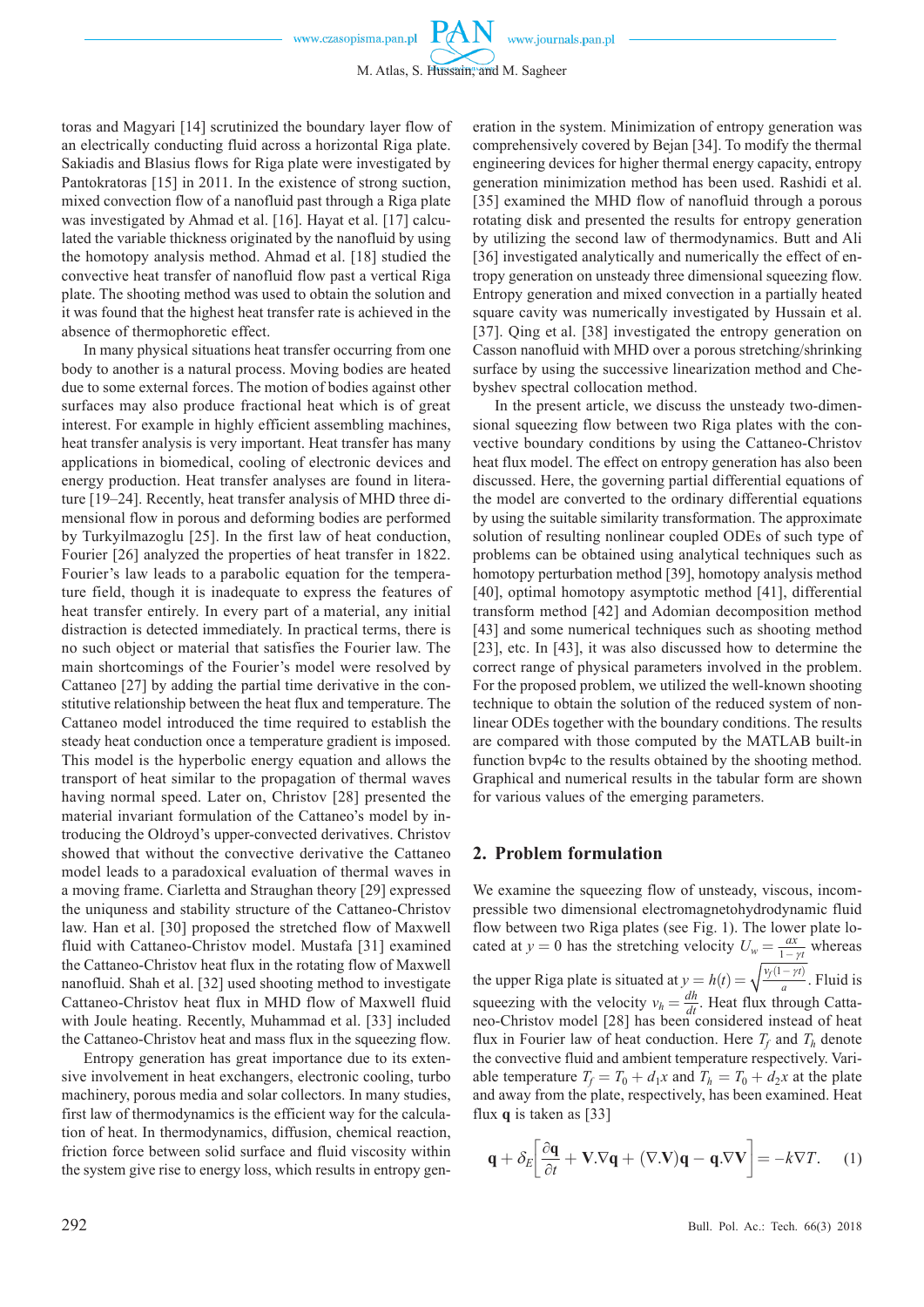*Entropy generation and squeezing flow past a Riga plate with Cattaneo-Christov heat flux*



Fig. 1. Schematic diagram of the flow model

Here  $V$ ,  $\delta_E$ , and *k* denote the velocity, relaxation time of heat flux and thermal conductivity of the fluid respectively. Classical Fourier's law is obtained from Eq. (1) when  $\delta_E = 0$ . Using the mass continuity equation  $\nabla \cdot \mathbf{V} = 0$ , the Eq. 1 reduces to the following form

$$
\mathbf{q} + \delta_E \left[ \frac{\partial \mathbf{q}}{\partial t} + \mathbf{V} . \nabla \mathbf{q} - \mathbf{q} . \nabla \mathbf{V} \right] = -k \nabla T. \tag{2}
$$

In the absence of viscous dissipation, the governing partial differential equations for velocity, temperature and concentration are given as follows [44]

$$
\frac{\partial u}{\partial x} + \frac{\partial v}{\partial y} = 0,\t\t(3)
$$

$$
\frac{\partial u}{\partial t} + u \frac{\partial u}{\partial x} + v \frac{\partial u}{\partial y} = \frac{1}{\rho_f} \frac{\partial p}{\partial x} + v_f \left( \frac{\partial^2 v}{\partial x^2} + \frac{\partial^2 v}{\partial y^2} \right) + \frac{\pi j_0 M_0 E x p \left( \frac{-\pi}{b} y \right)}{8 \rho_f},
$$
\n(4)

$$
\frac{\partial v}{\partial t} + u \frac{\partial v}{\partial x} + v \frac{\partial v}{\partial y} = \frac{1}{\rho_f} \frac{\partial p}{\partial y} + v_f \left( \frac{\partial^2 v}{\partial x^2} + \frac{\partial^2 v}{\partial y^2} \right), \qquad (5)
$$

$$
\frac{\partial T}{\partial t} + u \frac{\partial T}{\partial x} + v \frac{\partial T}{\partial y} + \lambda_E \Omega_E = \alpha \left( \frac{\partial^2 T}{\partial x^2} + \frac{\partial^2 T}{\partial y^2} \right) - \frac{1}{(\rho c_p)_f} \frac{\partial q_r}{\partial y},
$$
\n
$$
v = -\frac{\partial \psi}{\partial x} = -\sqrt{\frac{a}{1 - \rho}}.
$$
\n(6)

$$
\frac{\partial C}{\partial t} + u \frac{\partial C}{\partial x} + v \frac{\partial C}{\partial y} = D_B \left( \frac{\partial^2 C}{\partial x^2} + \frac{\partial^2 C}{\partial y^2} \right) - K_1 (C - C_h). \quad (7) \quad \phi(\eta) = \frac{C - C_f}{C_h - C_f}.
$$

subject to the boundary conditions

$$
y = 0: u(x, y, t) = \frac{ax}{1 - \gamma t}, v(x, y, t) = 0,-k\frac{\partial T}{\partial y} = h_1(T_f - T), -D\frac{\partial C}{\partial y} = h_2(C_f - C),y = h(t): u(x, y, t) = 0, v(x, y, t) = v_h = \frac{dh}{dt},T = T_h, C = C_h.
$$
 (8)

The boundary conditions describe that the lower plate is placed at  $y = 0$  and stretched in the *x*-direction with the velocity  $U_w = \frac{ax}{1 - at}$  $y = 0$  and streamed in the *x*-direction with the velocity  $v_w = 0$  [44]. We establish the convective boundary conditions at the lower surface for temperature and concentration [45]. The convective boundary conditions described the energy balance at the fluid-solid interface. At the upper plate the velocity in the *x*-direction is zero and the velocity in the y-direction is the squeezing time dependent velocity of fluid. The Dirichlet boundary conditions are used for temperature and concentration at the upper plate. In (6)  $\Omega$ <sub>*E*</sub> is formulated as [33]

$$
\Omega_E = \frac{\partial^2 T}{\partial t^2} + u \frac{\partial u}{\partial x} \frac{\partial T}{\partial x} + v \frac{\partial v}{\partial y} \frac{\partial T}{\partial y} + u^2 \frac{\partial^2 T}{\partial x^2} + \n+ v^2 \frac{\partial^2 T}{\partial y^2} + \frac{\partial u}{\partial t} \frac{\partial T}{\partial x} + 2uv \frac{\partial^2 T}{\partial x \partial y} + 2u \frac{\partial^2 T}{\partial x \partial t} + \n+ u \frac{\partial v}{\partial x} \frac{\partial T}{\partial y} + \frac{\partial v}{\partial t} \frac{\partial T}{\partial y} + v \frac{\partial u}{\partial y} \frac{\partial T}{\partial x} + 2v \frac{\partial^2 T}{\partial y \partial t}.
$$
\n(9)

According to the Rosseland approximation [9] the thermal radiation heat flux considered as

$$
q_r = \frac{-4\delta_e}{3\beta_R} \frac{\partial T^4}{\partial y},\tag{10}
$$

where  $\delta_e$  is the Stefan Boltzman constant and  $\beta_R$  the mean observation constant. We expand  $T<sup>4</sup>$  by using the Taylor series about temperature  $T_h$  to have

$$
T^4 = 4T_h^3 - T_h^4. \tag{11}
$$

The following local similarity transformations [44] have been introduced to convert  $(3-7)$  into nondimensional form:

$$
L_{E}\Omega_{E} = \alpha \left(\frac{\partial^{2} T}{\partial x^{2}} + \frac{\partial^{2} T}{\partial y^{2}}\right) - \Psi = \sqrt{\frac{aV_{f}}{1 - \gamma t}} xf(\eta), \ \theta(\eta) = \frac{T - T_{f}}{T_{h} - T_{f}},
$$
\n
$$
L_{E}\Omega_{E} = \alpha \left(\frac{\partial^{2} T}{\partial x^{2}} + \frac{\partial^{2} T}{\partial y^{2}}\right) - \Psi = \sqrt{\frac{aV_{f}}{1 - \gamma t}} xf(\eta), \ \theta(\eta) = \frac{T - T_{f}}{T_{h} - T_{f}},
$$
\n
$$
u = \frac{\partial \psi}{\partial y} = U_{w} f'(\eta)
$$
\n
$$
v = -\frac{\partial \psi}{\partial x} = -\sqrt{\frac{aV_{f}}{1 - \gamma t}} f(\eta), \ \eta = \frac{y}{h(t)},
$$
\n
$$
\left(\frac{\partial^{2} C}{\partial x^{2}} + \frac{\partial^{2} C}{\partial y^{2}}\right) - K_{1}(C - C_{h}). \ (7) \qquad \phi(\eta) = \frac{C - C_{f}}{C_{h} - C_{f}}.
$$
\n
$$
(12)
$$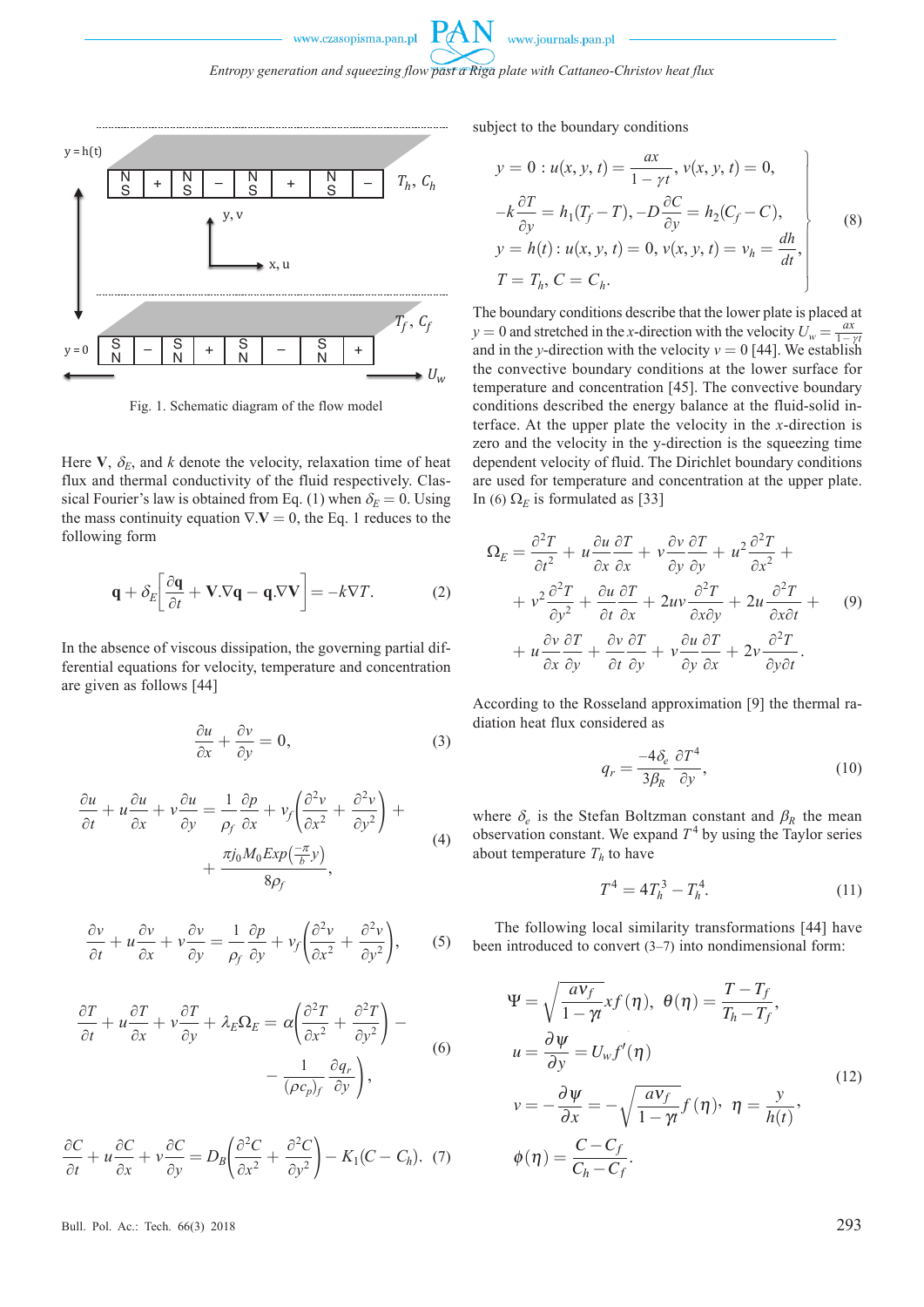M. Atlas, S. Hussain, and M. Sagheer

w.journals.pan.pl

Eq. (3) is identically satisfied and (4–7) get the following form

$$
f'''' + ff''' - f'f'' - \frac{S}{2}(3f'' + \eta f''') - ZBe^{-B\eta} = 0, \tag{13}
$$

$$
(1 + Rd)\theta'' + Pr(f\theta' + \frac{\eta}{2} S\theta') - Pr\beta_e(ff'\theta' ++ f^2\theta'' - S\eta f\theta'') - \frac{Pr}{4}\beta_e S^2(3\eta\theta' + \eta^2\theta'') +
$$
(14)

$$
+\frac{Pr}{2}S\beta_e(\eta f'\theta' + 3f\theta') = 0,
$$
  

$$
\phi'' + Sc\left(f\phi' - \frac{S}{2}\eta\phi' - K_r\phi\right) = 0.
$$
 (15)

By applying the similarity transformation (12) to (8) the boundary conditions get the following form:

$$
\eta = 0: f(\eta) = 0, f'(\eta) = 1, \theta'(\eta) = -Bi_1(1 - \theta(\eta)),
$$
  
\n
$$
\phi'(\eta) = -Bi_2(1 - \phi(\eta)),
$$
  
\n
$$
\eta = 1: f(\eta) = \frac{S}{2}, f'(\eta) = 1, \theta(\eta) = 0, \phi(\eta) = 0.
$$
\n(16)

Different dimensionless parameters appearing in (13–16) are defined as

$$
S = \frac{\gamma}{a}, \ B = \frac{\pi h(t)}{b}, \ Z = \frac{\pi_j M_0 x}{8 \rho_f U_w^2}, \ Rd = \frac{16 T_h^3 \sigma_e}{3 \beta_R k},
$$
  

$$
Pr = \frac{v}{\alpha}, \ K_r = \frac{k_1 (1 - \gamma t)}{a}, \ Sc = \frac{v}{D_B},
$$
  

$$
Bi_1 = \frac{-h_1}{k} \sqrt{\frac{v_f (1 - \gamma t)}{a}}, \ Bi_2 = \frac{-h_2}{k} \sqrt{\frac{v_f (1 - \gamma t)}{a}}.
$$

The important physical parameters of interest, skin friction coefficient and Sherwood number, are formulated as follows.

$$
Cf = \frac{\tau_w}{\rho_f U_w^2}, \quad Sh_x = \frac{xq_m}{D(C_f - C_h)},
$$

where  $\tau_w$  is the skin friction or shear stress and  $q_m$  the concentration flux from the surface and are given by

$$
\tau_w = \mu_f \left(\frac{\partial u}{\partial y}\right)_{y=h(t)}, \quad q_m = -D \left(\frac{\partial C}{\partial y}\right)_{y=h(t)}.
$$

Dimensionless forms of skin friction, and Sherwood number are

$$
CfRe_x^{1/2} = -f''(1), Sh_x Re_x^{-1/2} = -\phi'(1).
$$

The entropy generation of the nanofluid is given by [46]

$$
S_{gen}^{\prime \prime \prime} = \frac{k}{T_{\infty}^{2}} \left[ \left( \frac{\partial T}{\partial y} \right)^{2} + \frac{16 \sigma_{T}^{3}}{T_{\infty}^{2}} \left( \frac{\partial T}{\partial y} \right)^{2} \right] + \frac{\mu}{T_{\infty}} \left( \frac{\partial u}{\partial y} \right)^{2} + \\ + \frac{R_{D}}{C_{\infty}} \left( \frac{\partial C}{\partial y} \right) + \frac{R_{D}}{T_{\infty}} \left( \frac{\partial T}{\partial y} \frac{\partial C}{\partial y} \right).
$$

In the above equation, the first term is due to heat transfer (also known as heat transfer irreversibility HTI), second term is due to fluid friction (also known that fluid friction irreversibility FFI) and third term is due to mass transfer (also known as the mass transfer irreversibility MTI). The characteristic entropy generation is defined as

$$
S_0''' = \frac{k(\nabla T)^2}{L^2 T_\infty^2}.
$$
\n(17)

By using the similarity transformation, the entropy generation in the dimensionless form can be written as

$$
N_G = \frac{S_{gen}^{\prime\prime\prime}}{S_0^{\prime\prime\prime}} = Re(1 + Rd)\theta^{\prime 2}(\eta) + \frac{ReBr}{\Omega} f^{\prime\prime 2}(\eta) +
$$

$$
+ Re\lambda_1 \left(\frac{\chi}{\Omega}\right)^2 \phi^{\prime 2}(\eta) + Re\lambda_1 \left(\frac{\chi}{\Omega}\right)^2 \theta^{\prime}(\eta) \phi^{\prime}(\eta),
$$

where

$$
Re = \frac{\mu_L L^2}{v}, \quad B_r = \frac{\mu U_w^2}{k \Delta T}, \quad \Omega = \frac{\Delta T}{T_\infty}, \quad \chi = \frac{\Delta C}{C_\infty}, \quad \lambda_1 = \frac{R_D C_\infty}{k}.
$$

Another dimensionless parameter is considered which is the Bejan number [47]. It is the ratio of the entropy generation due to heat and mass transfer irreversibility to the total entropy generation given by

$$
Be = \frac{HTI + MTI}{N_G}.
$$

#### **3. Solution methodology**

The system of non-linear ordinary differential equations (13–15) subject to the boundary conditions (16) has been solved numerically by the shooting method [48] for different values of governing parameters. We denote  $f \rightarrow f_1, f'_1 \rightarrow f_2, f'_2 \rightarrow f_3$ ,  $f'_3 \rightarrow f_4$ ,  $\theta \rightarrow f_5$ ,  $\theta' \rightarrow f_6$ ,  $\phi \rightarrow f_7$  and  $\phi' \rightarrow f_8$ . The boundary value problem (13–17) are converted to 8 first order differential equations of the initial value problem.

$$
f'_{1} = f_{2},
$$
  
\n
$$
f'_{2} = f_{3},
$$
  
\n
$$
f'_{3} = f_{4},
$$
  
\n
$$
f'_{4} = f_{2}f_{3} - f_{1}f_{4} + \frac{S}{2}(3f_{3} + \eta f_{4}) + ZBe^{-B\eta},
$$
  
\n
$$
f'_{5} = f_{6},
$$
  
\n
$$
Pr\left[\begin{array}{c} \left(\frac{S}{2}\eta f_{6} - f_{1}f_{6}\right) \\ -\beta_{e}\left(\frac{3}{4}S^{2}\eta f_{6} + f_{1}f_{2}f_{6} + \frac{S}{2}\eta f_{2}f_{6} + \frac{3}{2}Sf_{1}f_{6}\right) \end{array}\right]
$$
  
\n
$$
f'_{6} = \frac{1 + Rd - \frac{1}{4}Pr\beta_{e}S^{2}\eta^{2} - Prf_{1}^{2}\beta_{e} + PrS\beta_{e}\eta f_{1}}{1 + Rd - \frac{1}{4}Pr\beta_{e}S^{2}\eta^{2} - Prf_{1}^{2}\beta_{e} + PrS\beta_{e}\eta f_{1}}
$$
  
\n
$$
f'_{7} = f_{8},
$$
  
\n
$$
f'_{8} = -Sc\left[f_{1}f_{8} - \frac{S}{2}\eta f_{8} + K_{r}f_{7}\right].
$$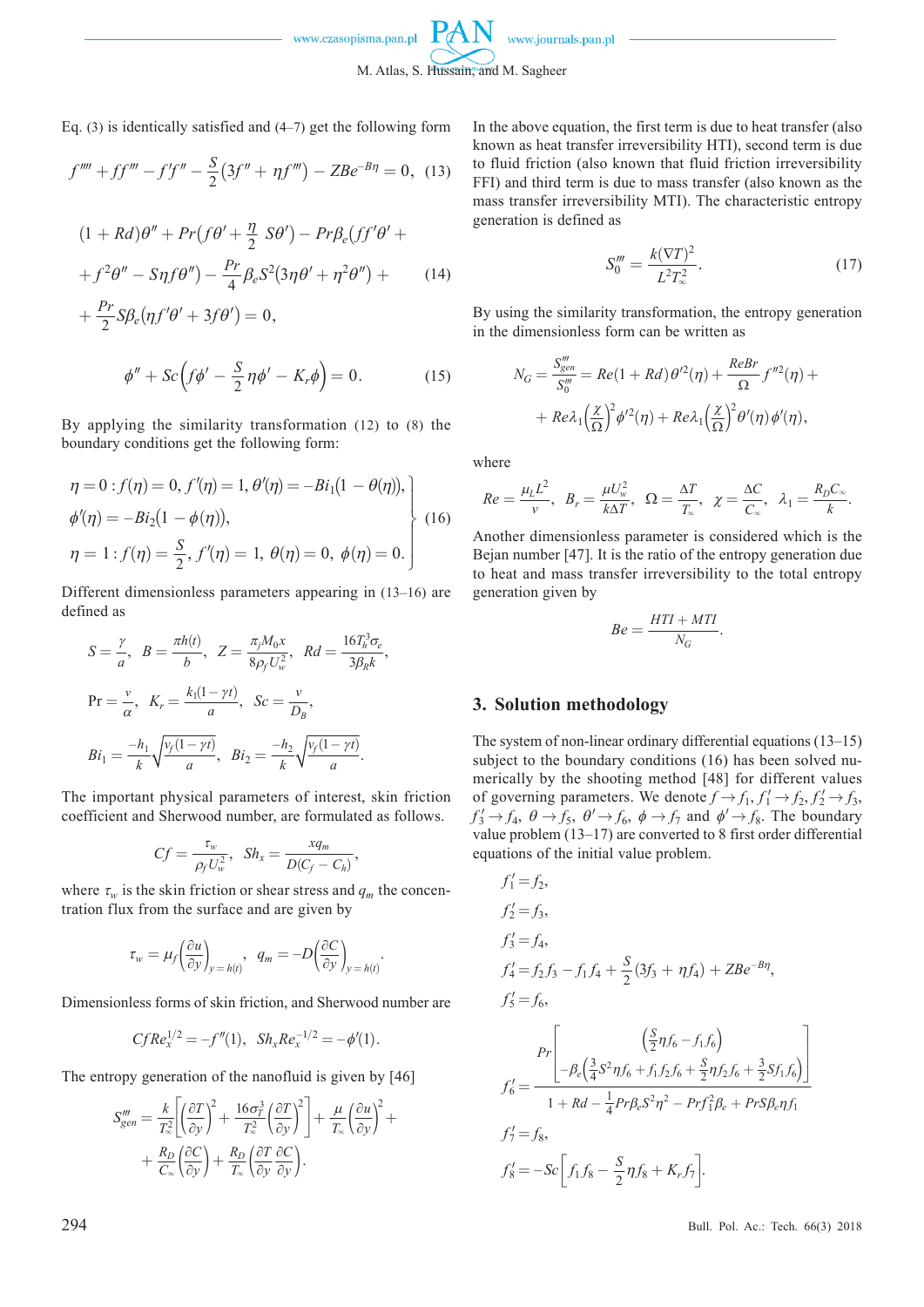*Entropy generation and squeezing flow past a Riga plate with Cattaneo-Christov heat flux*

subject to the initial conditions

$$
f_1(0) = 0, f_2(0) = 1, f_3(0) = p,
$$
  
\n
$$
f_4(0) = q, f_5(0) = r,
$$
  
\n
$$
f_6(0) = -Bi_1(1 - f_5(0)), f_7(0) = t,
$$
  
\n
$$
f_8(0) = -Bi_2(1 - f_7(0)).
$$
\n(18)

We solve the above initial value problem by the RK4 method by choosing some appropriate values for *p*, *q*, *r* and *t*. For the refinement of  $p$ ,  $q$ ,  $r$  and  $t$ , we apply the Newton's method untill we meet the following convergence criteria:

$$
\max\left\{\left|f_1(1)-\frac{S}{2}\right|,\ \left|f_2(1)\right|,\ \left|f_5(1)\right|,\ \left|f_7(1)\right|\right\}<\varepsilon,
$$

where  $\varepsilon > 0$  is a small positive real number. All the numerical results in this paper are achieved with  $\varepsilon = 10^{-6}$ .

To validate our code by the shooting method, we have computed the numerical results by the MATLAB built-in function bvp4c. For further reliability of our results, we reproduce the skin friction coefficient reported by Hayat et al. [44]. The comparison presented in Table 1 indicates a strong agreement between our results and those of Hayat et al. For this comparison we have chosen  $\beta_e = 0$ ,  $K_r = 0.2$ ,  $Sc = 0.5$ ,  $Bi_1 = 0.2 = Bi_2$ ,  $Pr = 1.5$ .

Table 1 Comparison of the skin friction cofficient  $CfRe<sub>x</sub><sup>1/2</sup>$ 

| S   | Z   | Present results |         | Hayat $[44]$ |           |
|-----|-----|-----------------|---------|--------------|-----------|
|     |     | Shooting        | byp4c   | <b>HAM</b>   | Numerical |
| 0.1 | 1.5 | 1.69643         | 1.69643 | 1.69635      | 1.69634   |
| 0.3 |     | 1.08549         | 1.08549 | 1.08543      | 1.08543   |
| 0.5 |     | 0.46756         | 0.46756 | 0.46751      | 0.46751   |
| 0.5 | 0.0 | 0.42215         | 0.42215 | 0.42215      | 0.42215   |
|     | 1.0 | 0.45243         | 0.45243 | 0.45239      | 0.45239   |
|     | 1.5 | 0.46756         | 0.46756 | 0.46751      | 0.46751   |

Table 2 Numerical values of  $Sh_x Re_x^{-1/2}$  when  $\beta_e = 0.1, B = 10.0,$  $Bi_1 = 0.2 = Bi_2, Z = 1.5, S = 0.2, Pr = 1.5$ 

| Sc  | $K_r$ | $Sh_x Re_x^{-1/2}$ |         |  |
|-----|-------|--------------------|---------|--|
|     |       | Shooting           | bvp4c   |  |
| 1.0 | 0.2   | 0.16598            | 0.16598 |  |
| 2.0 |       | 0.14395            | 0.14395 |  |
| 3.0 |       | 0.12571            | 0.12571 |  |
| 4.0 |       | 0.11044            | 0.11044 |  |
| 4.0 | 0.3   | 0.17513            | 0.17513 |  |
|     | 0.5   | 0.16825            | 0.16825 |  |
|     | 1.0   | 0.15288            | 0.15288 |  |
|     | 1.2   | 0.14737            | 0.14737 |  |

## **4. Results and discussion**

In this section, we examine the numerical solution of the mathematical model (13–16) for different choices of the values of some important physical parameters. We first present the numerical results of some parameters of interest in the form of tables followed by the discussion on the graphical behaviour of certain important profiles.

Table 2 describes the effect of chemical reaction parameter *Kr* and Schmidt number *Sc* on the Sherwood number. It can be seen from the table that as the values of chemical reaction *Kr* increase, the Sherwood number exhibits the decreasing behaviour and the increasing values of Schmidt number *Sc* also show that the Sherwood number decreases. Figure 2 shows the effect of positive and negative values of squeezing parameter *S* on the velocity profile. For increasing values of positive squeezing parameter, the velocity profile increases. The graph exhibits that as the upper plate moves towards the lower plate that causes a force which provides more velocity to



Fig. 2. Influence of  $S$  on  $f'$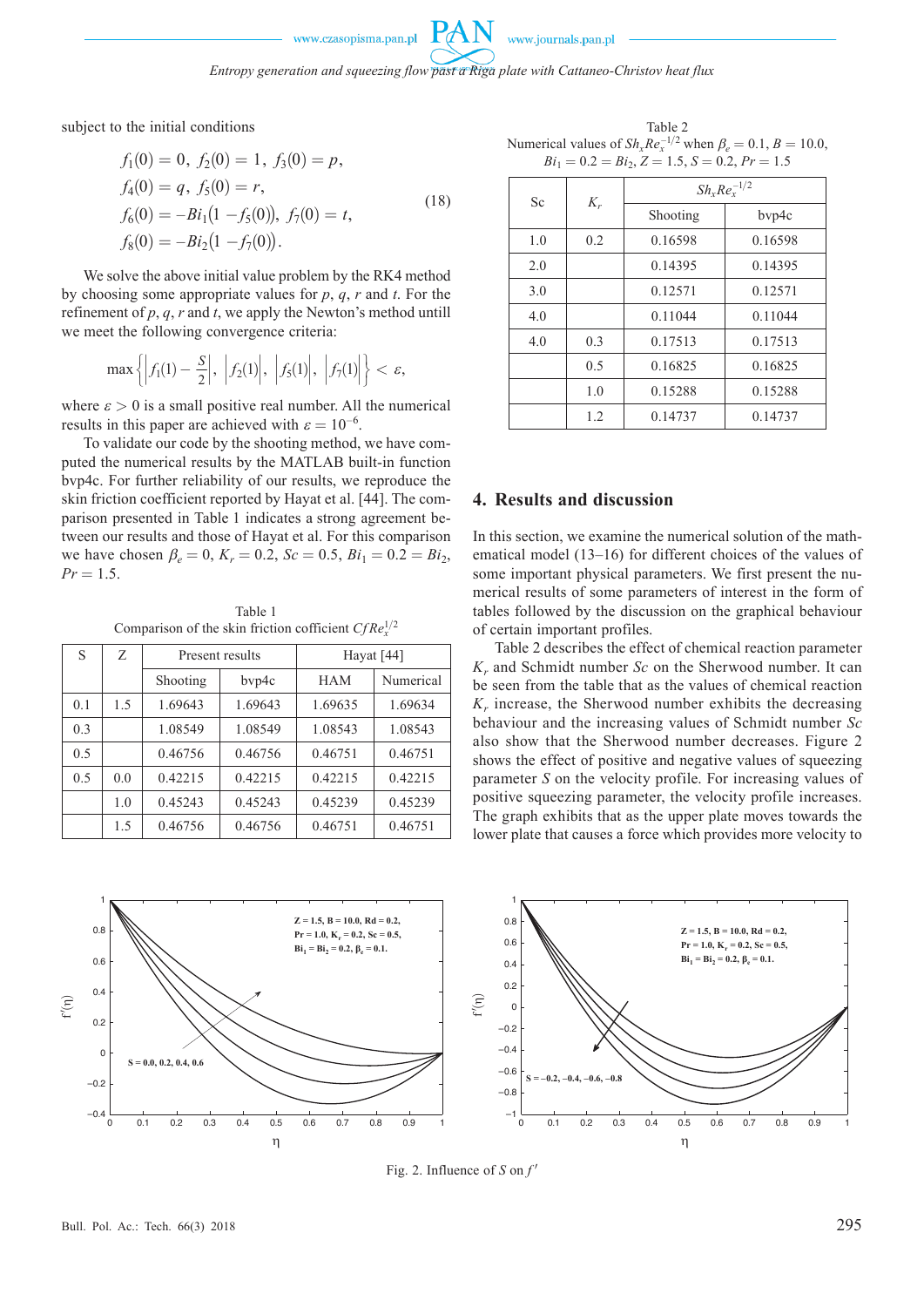







Fig. 4. Influence of  $Pr$  and  $Bi_1$  on  $\theta$ 

the motion of fluid. The negative values of squeezing parameter *S* on the velocity profile shown that for decreasing values of squeezing parameter the velocity graph decreases. It can be concluded that the graph decreases due to the motion of the upper plate away from the lower plate. As a result, vacuum is created in the middle of the channel. To fill this gap, fluid starts moving in the upward direction, which results the decrease of the velocity profile. Figure 3 exhibits the effect of modified Hartman number *Z* on the velocity profile and the effect of thermal radiation parameter *Rd* on the temperature profile. As the values of Hartman number increase, the fluid velocity increases near the lower plate, whereas the velocity near the upper plate decreases. Physically, increasing values of modified Hartman number correspond to high intensity of external electric field, which is responsible for the production of Lorentz force parallel to wall. It can be observed that the temperature profile increases as the value of radiation parameter increases.

Figure 4 shows the effect of Prandtl number *Pr* and Biot number  $Bi_1$  on the temperature profile. Prandtl number represents the ratio of the momentum diffusivity to heat diffusivity. It can be can be observed that for large values of *Pr* temperature profile decreases. The increasing values of Prandtl number make convection dominate in transferring energy from the channel, whereas the case of conduction is opposite in nature. It can be exhibits from the figure that for increasing values of Biot number the temperature profile increases. Physically, temperature versus thermal Biot number reflect the interaction between conduction in solid and convection at its surface. The increasing values of Biot number for temperature result in an enhancement of temperature profile. As the value of Biot number increases, there is reduction in the thermal resistance of the surface. Due to an increase in convection, higher surface temperature is attained. Figure 5 shows the influence of squeezing parameter *S* and temperature relaxation parameter  $\beta_e$  on the temperature profile. As the value of squeezing parameter increases the temperature profile decreases. It can be visualized from the figure that for increasing values of thermal relaxation parameter the temperature profile decreases. As the values of thermal relaxation parameter increases, the fluid particles need more time for transferring heat to the adjoining particles, which results in the fall of the temperature profile.

Figure 6 exhibits the effect of Schmidt number *Sc* and Biot number *Bi*<sub>2</sub> on the concentration profile. For increasing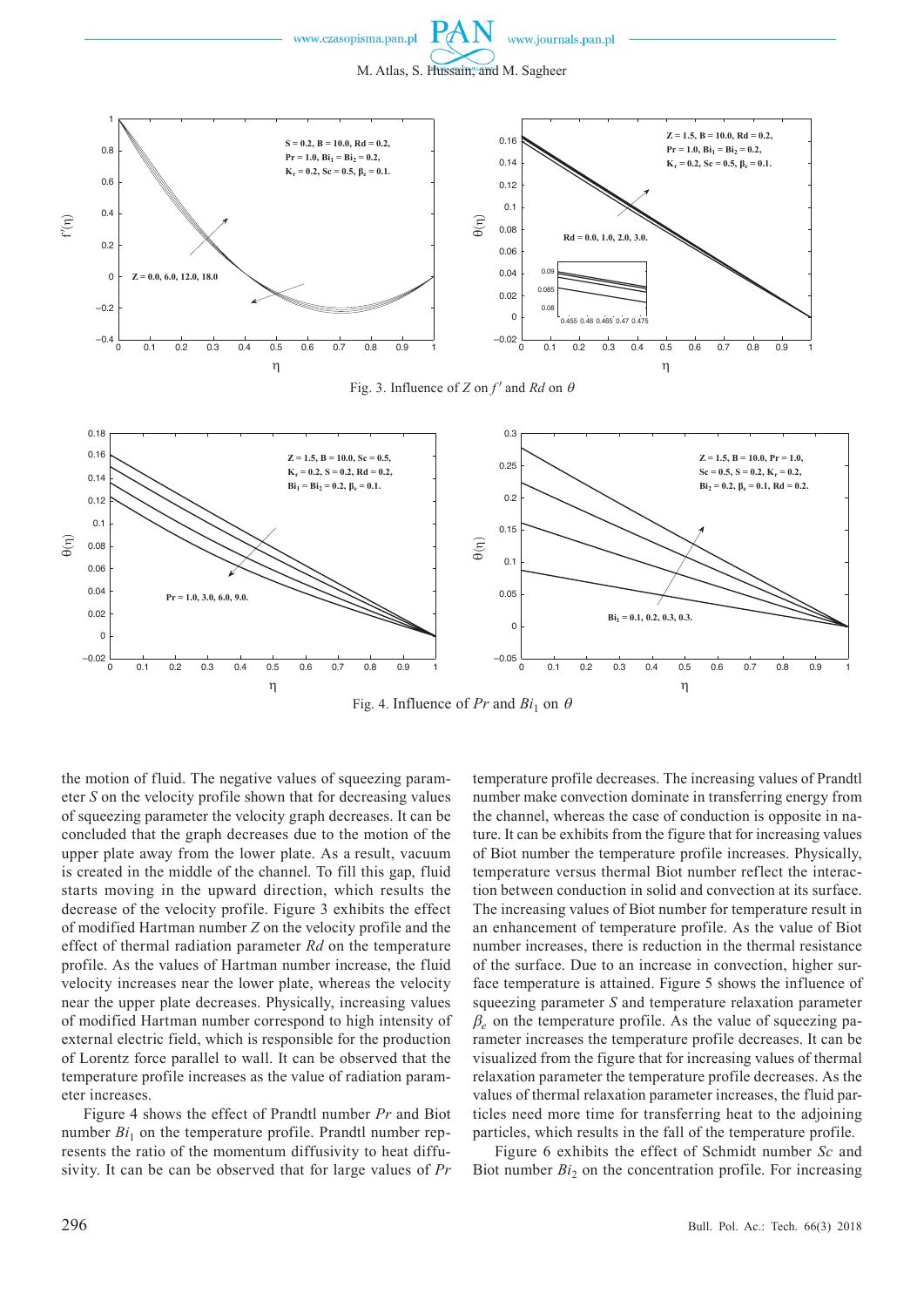

*Entropy generation and squeezing flow past a Riga plate with Cattaneo-Christov heat flux*

PA





values of Schmidt number, the concentration profile decreases. Schmidt number is the ratio of momentum diffusivity to the mass diffusivity, so larger value of Schmidt number is expected to cause less mass diffusivity. As a result concentration profile decreases. For increasing values of Biot number  $Bi_2$  for concentration, the concentration profile increases. This rise is linked to higher values of Biot number, which indicate a deeper penetration of concentration. Figure 7 exhibits the influence of relaxation parameter β*e* and chemical reaction parameter *Kr* on the concentration profile. For increasing values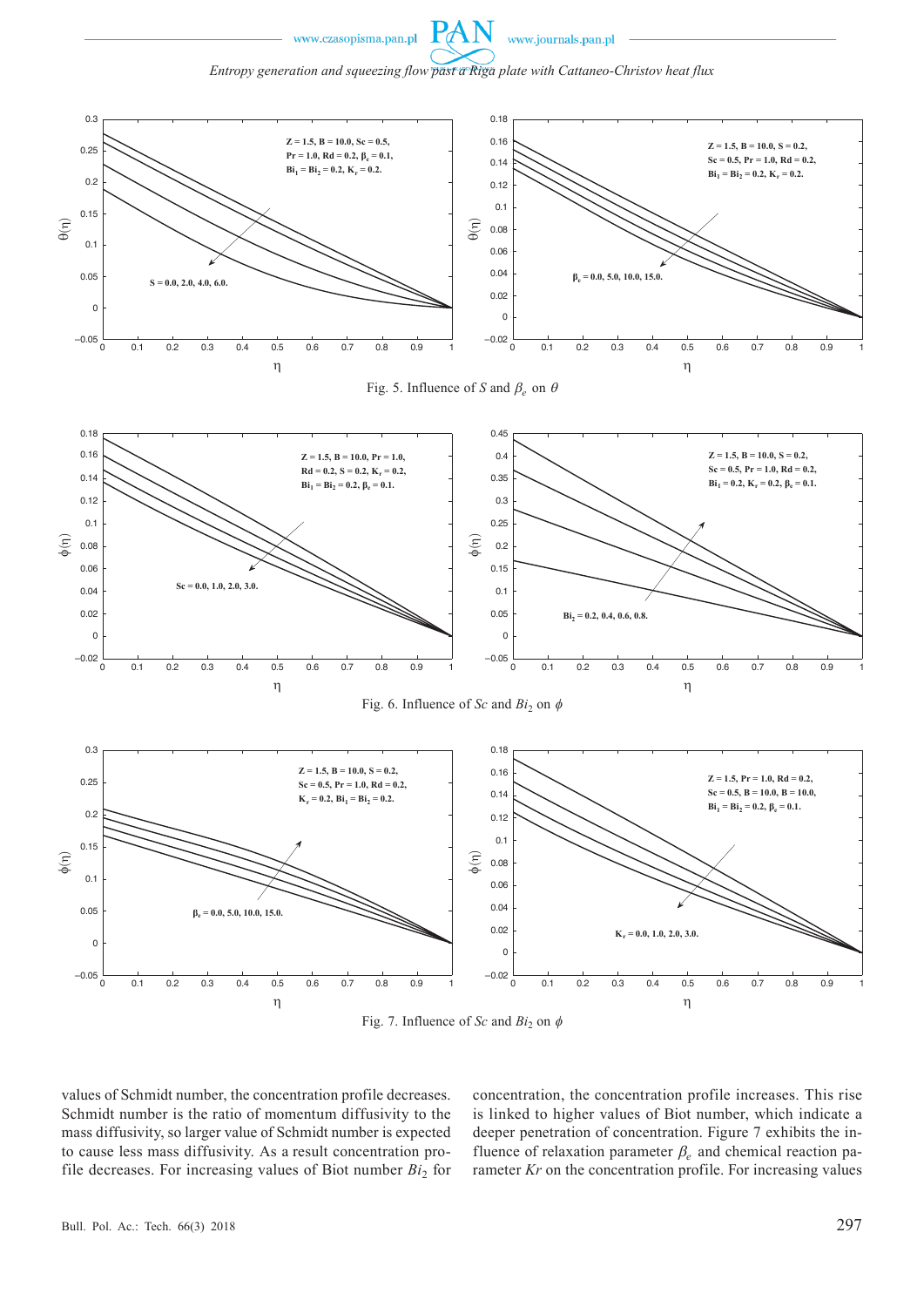

www.journals.pan.pl







1

 $\Omega$ 

່ດ

0.1

 $0.2$ 

0.3



Fig. 10. Influence of  $Bi_1$  on  $N_G$  and *S* on *Be* 

of relaxation parameter, the concentration profile increases. For increasing values of chemical reaction the concentration profile decreases, because the increasing values of chemical reaction result a reduction in the molecular diffusivity. Figure 8 shows the influence of prandtl number *Pr* on concentration

0 0.1 0.2 0.3 0.4 0.5 0.6 0.7 0.8 0.0 1

0.5

0.6

0.7

0.8

0.9

 $0.4$ 

h

η

profile. For increasing values of Prandtl, the boundary layer thickness increases.

0 0.1 0.2 0.3 0.4 0.5 0.6 0.7 0.8 0.0 1

0.5

0.6

0.7

0.8

0.9

1

0.4

h

η

Figures 8–11 show the effect of different parameters on entropy generation for  $Re = 0.1$ ,  $\Omega = 1.0$ ,  $\chi = 0.2$ ,  $\lambda_1 = 0.2$ and  $\beta_r = 1.0$ . Figure 8 shows the effect of squeezing param-

 $\Omega$ 

0

 $0.1$ 

 $0.2$ 

0.3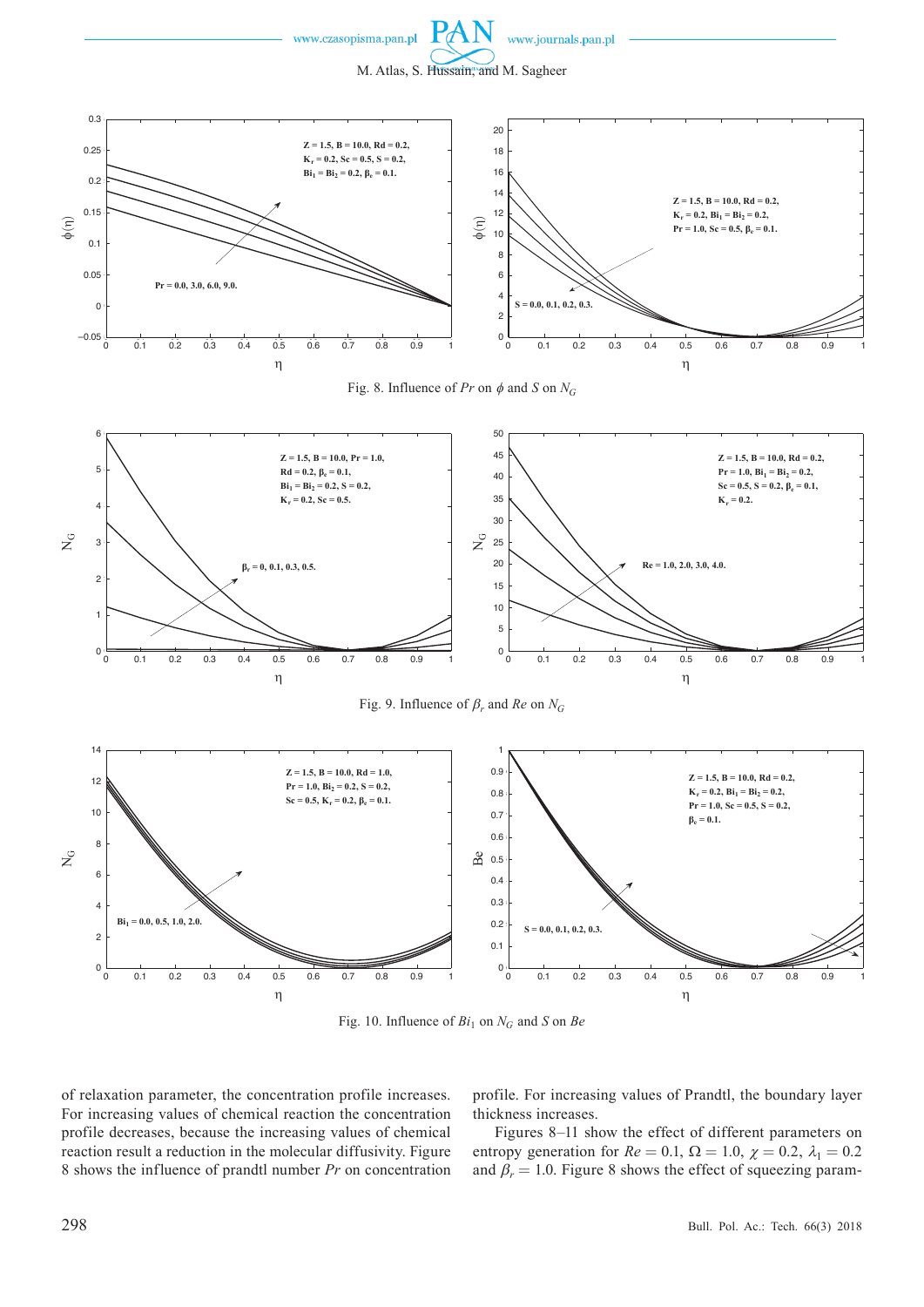*Entropy generation and squeezing flow past a Riga plate with Cattaneo-Christov heat flux*



Fig. 11. Influence of  $\beta_r$  and  $Bi_1$  on *Be* 

eter *S* on entropy generation  $N_G$ . It can be concluded from this figure that due to increase in squeezing parameter, the entropy generation number  $N_G$  decreases. The entropy is more prominent near the walls of the channel than at the center. Figure 9 shows the effect of Brinkman number β*<sup>r</sup>* and *Re* on the entropy profile  $N_G$ . For increasing values of Brinkman number, the entropy generation  $N_G$  increases. The increase in the entropy is produced by the irreversibility of fluid friction. As *Re* increases the entropy generation parameter  $N_G$  increases. From the figure, it can be observed that there is more disturbance in the movement of the fluid and there is an increase in the entropy generation due to the contribution of fluid friction and heat transfer. Figure 10 exhibits the effect of Biot number for temperature  $Bi_1$  on entropy generation  $N_G$  and squeezing parameter *S*. It can be observed that for increasing values of Biot number the entropy profile increases on Bejan number *Be*. For increasing values of *S* the graph of *Be* increases. It can be observed that near the lower wall of the channel, the graphs are confined in the region  $0 \cdot \text{Be} \leq 0.7$ , which suggests that fluid friction entropy is dominant; in fact, entropy due to heat and mass transfer is dominant. Figure 11 shows the effect of Brinkman number  $\beta_r$  and Biot number  $Bi_1$  on  $Be$ ; for increasing values of  $\beta_r$ , the profile of *Be* increases. For increasing values of  $Bi_1$ the profile of *Be* increases.

### **5. Conclusions**

In the presence of magnetic field, squeezing flow between two Riga plates is investigated numerically. Cattaneo-Christov model is incorporated for heat transfer. The ordinary differential equations along with the boundary conditions were solved numerically with the shooting method and the results are compare with Matlab built-in function bvp4c. The main findings of the article are as follows.

● Velocity profile increases for increasing values of the squeezing parameter *S* and decreases for decreasing values of *S*.

- A little enhancement in temperature is observed for increasing values of thermal radiation *Rd* and temperature profile decreases for increasing values of thermal relaxation parameter β*<sup>e</sup>* .
- Concentration profile decreases for increasing values of chemical reaction parameter  $K_r$ .
- Entropy generation has decreasing behaviour for increasing values of squeezing parameter *S* and increasing behaviour is observed for increasing values of mean observation constant  $\beta_R$ .
- Bejan number *Be* demonstrated that fluid friction impact are stronger near the lower stretching wall and heat and mass transfer effect are prominent in the upper wall.

#### **REFERENCES**

- [1] M.J. Stefan, "Versuch Uber die scheinbare udhesion, Akad. wiss. weinmath", *Math-Nat Wiss Ki*. 69, 713–721 (1874).
- [2] J. Engmann, C. Servais, and A. S. Burbidge, "Squeeze flow theory and applications to rehometry: A review", *N*. *New*. *F*. *Mech*. 132, 01–27 (2005).
- [3] X. Chunhui, L. Yuan, X. Yong, and W. Hang, "Squeeze flow of interstitial Herschel-Bulkely fluid flow between two rigid spheres", *Particuology* 8, 360‒364 (2010).
- [4] A.R.A. Khaled, and K. Vafai, "Hydromagnetic squeezed flow and heat transfer over a sensor surface", *Int*. *J*. *Eng*. *Sci*. 42, 509‒519 (2004).
- [5] A.M. Siddiqui, S. Irrum, and A.R. Ansari, "Unsteady squeezing flow of a viscous MHD fluid between parallel plates", *Math*. *Model*. *Anal*. 13, 565‒576 (2008).
- [6] A. Dib, A. Haiahem, and B.B. Said, "Approximate analytical solution of squeezing unsteady nano-fluid flow", *Powder*. *Technol*. 269, 193‒199 (2014).
- [7] T. Hayat, A. Qayyum, and A. Alsaedi, "Three dimensional mixed convection squeezing flow", *Appl*. *Math*. *Mec*. 36, 47-60 (2015).
- [8] R.U. Haq, S. Nadeem, Z.H. Khan, and N.F. Noor, "MHD squeezed flow of water functionalized metallic nanoparticles over a sensor surface", *Phys*. *E* 73, 45‒53 (2015).
- [9] M. Atlas, R.U. Haq, and M. Mekkaoui, "Active and Zero flux of nanoparticles between a squeezing channel with thermal radiation effects", *J*. *Mol*. *Liq*. 223, 289‒298 (2016).